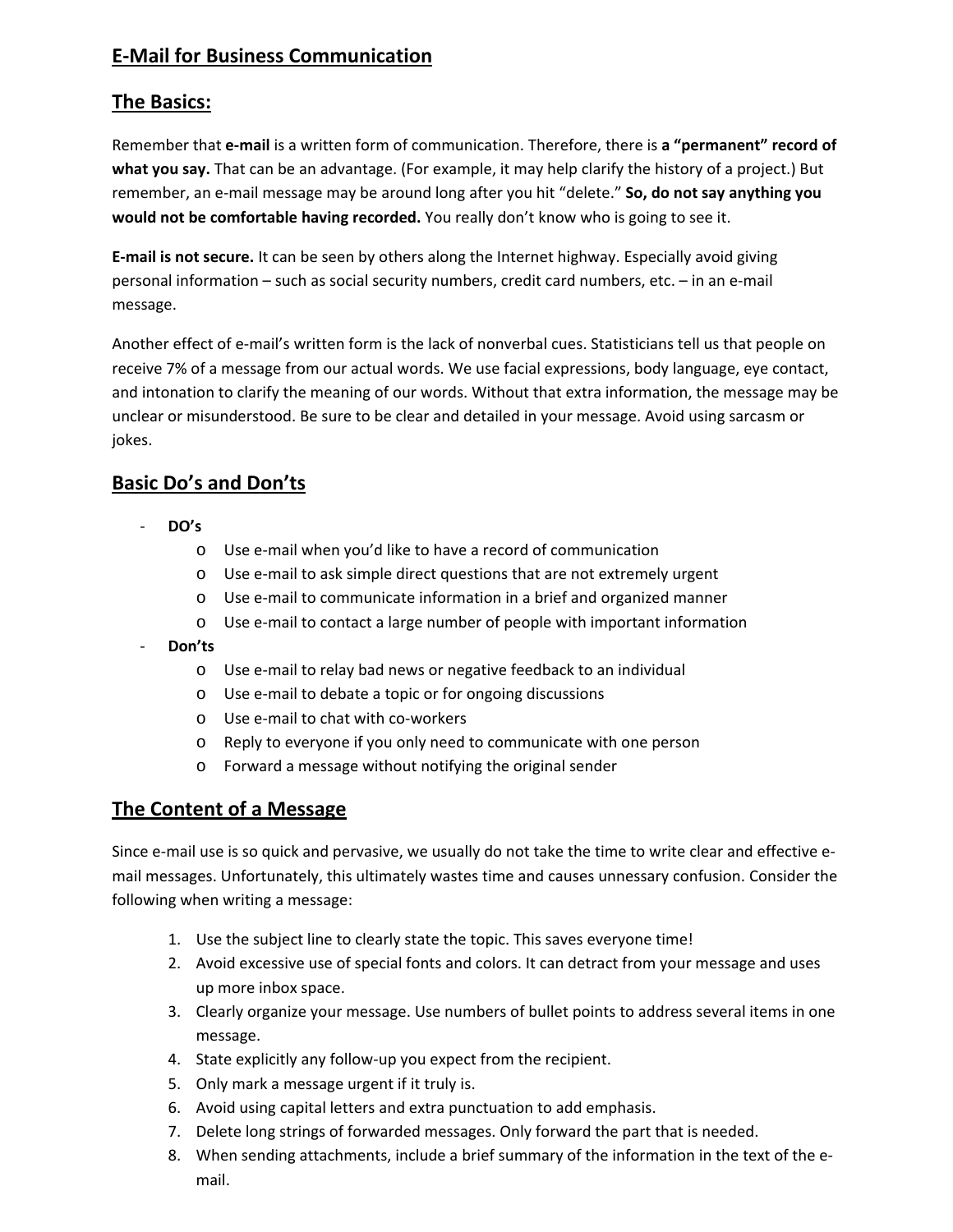- 9. Clearly identify any abbreviations or acronyms in your message.
- 10. Do not communicate strong emotions, sarcasm, or disagreement by e-mail.
- 11. Be careful with humor. Not everyone will understand and/or appreciate your humor.

Always keep a handy copy of your institution's e-mail policy. Do not clog everyone's inbox with silly, controversial, or irrelevant messages.

### **E‐mail Formality**

Due to the speed and ease of using e-mail, it is usually considered a less formal communication than a letter. This allows for more informality in the language and form of the writing in e-mails. People are usually more forgiving of mistakes in spelling and even grammar. However, you must be careful! Just as speaking, there are varying levels of formality in e-mails and you should choose an appropriate level depending on the context. Carefully consider the recipient and your relationships to them. A serious topic will also increase the formality of the writing. It is better to be safe than sorry. In other words, if in doubt, use the more formal language and/or format.

Look at the following text from two separate e-mails. Both are from the save individual and offer the same invitation. Note at least six differences between them that signal differences in formality.

#### **To a friend:**

#### Hey Sam,

I'm having some people over to my place this Sat. We're grilling burgers on the deck, we'll start around 5ish. Lemme know if you can make it. If you can, our house is on the corner of 63<sup>rd</sup> and Maple, the big blue one. If you need directions, gimme a call, 555‐5678.

How to see you there! Jackson

#### **To supervisor:**

Mr. Kline,

Thank you for last week's luncheon – I had a wonderful time. This Saturday, I'm having a small cook – out and was hoping you would join us. You and your family are welcome to come by at 5:00 and enjoy some hamburgers and bratwurst. Please let me know if you can make it. Below I've listed my home address and phone number. If you need directions, just let me know and I'll send them to you.

Hope to see you there! Jackson